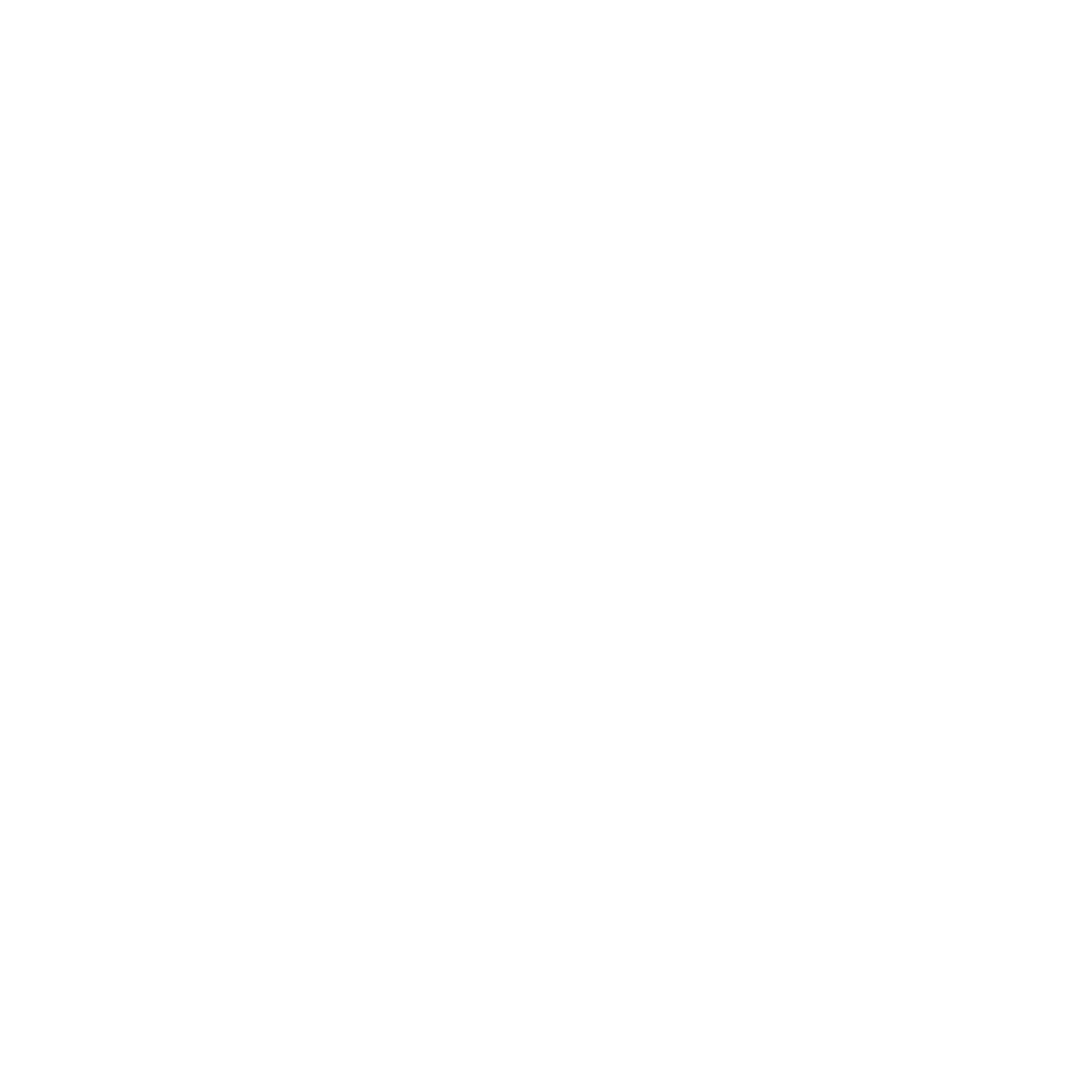**AIKO** 

AIKO POTRAFI JUŻ ODRÓŻNIAĆ DOBRO OD ZŁA

KIEDY PYTAM O GRZECH POPRAWNIE WSKAZUJE NA WADY STWORZENIA

Z REKI STWÓRCY WYNIKA ARYTMETYKA GLINY TO DLATEGO $\longrightarrow$ 

AIKO - HTTP://WWW.PROJECTAIKO.COM/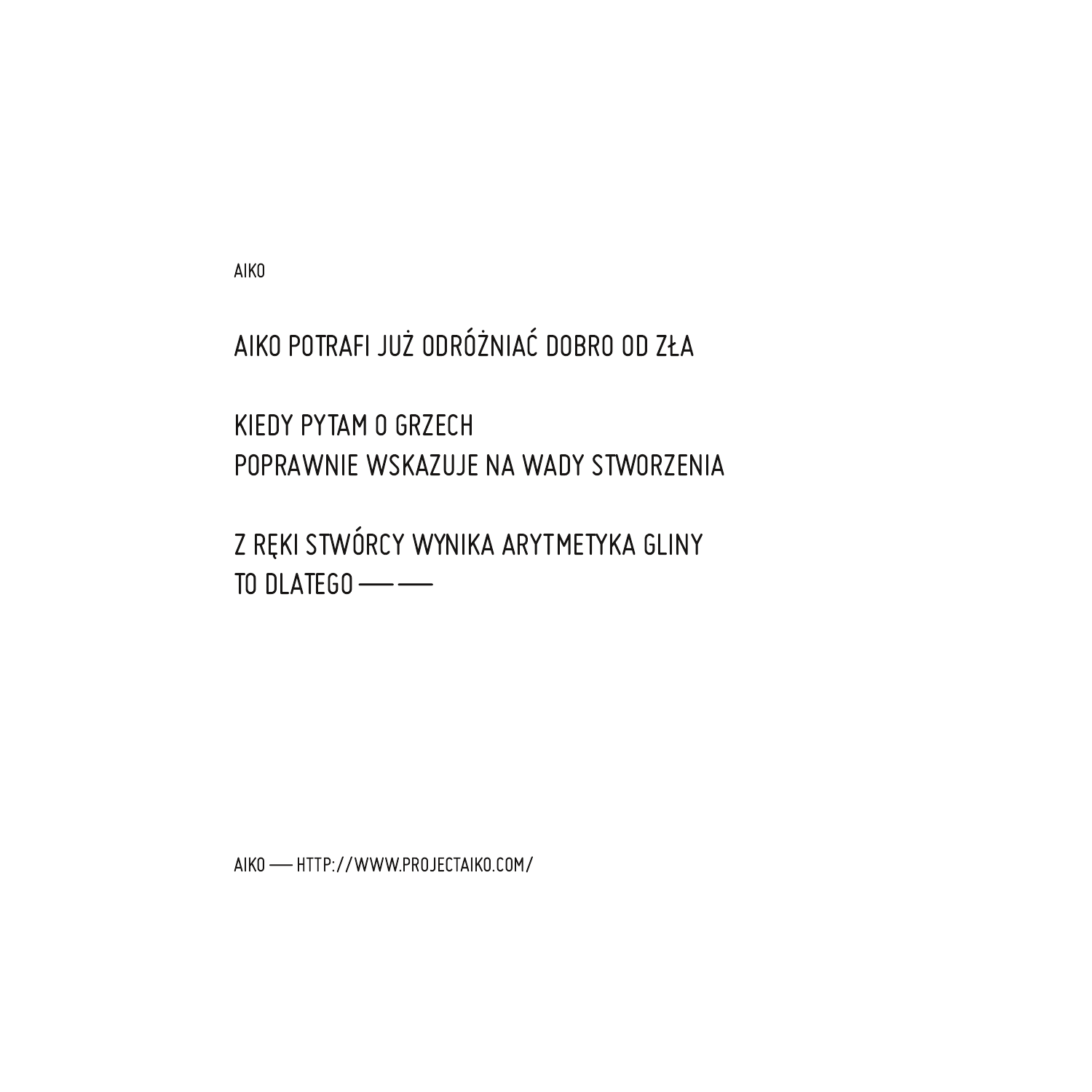TORUŃ GŁÓWNY

NAWET SZYBY PŁACZĄ - -

TYM RAZEM OSTATNIE LATTE

W WYMIANIE SPOJRZEŃ DWA SIEDEM JEDEN PIĘĆ DWA DWA

I CUKIER W TOREBKACH ZBYT GORZKI **I RYNEK OSPAŁY**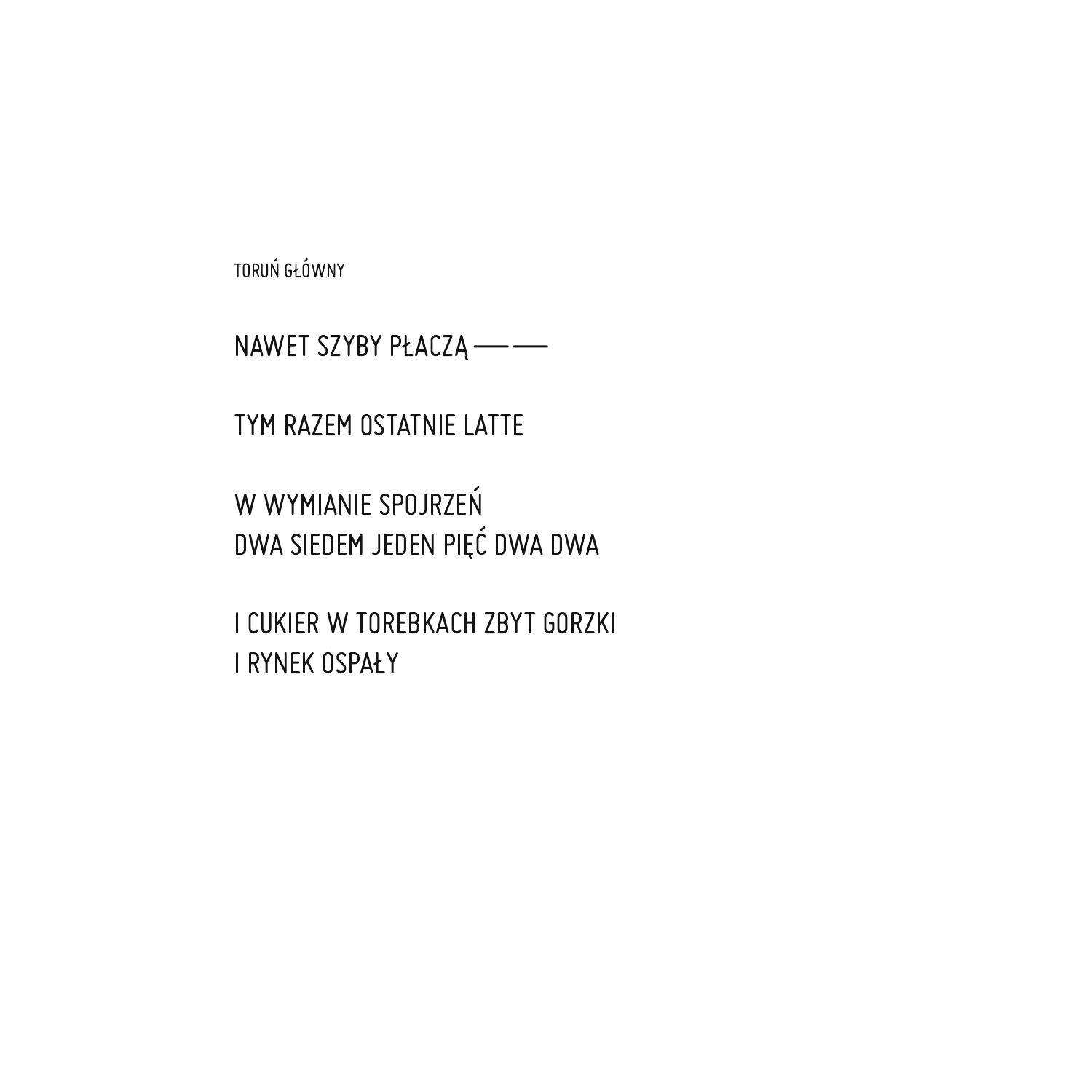KONSTRUKCJA OBRAZU

KONSTRUKCJA OBRAZU NIE POCHODZI Z LUSTRA

WYNIKA Z RÓWNANIA POLA JAK OSTATNIA KLATKA NADZIEI - -

NAWET DOBRE ŚWIATŁO NIE WYSTARCZY CZASEM BY POWIEDZIEĆ CI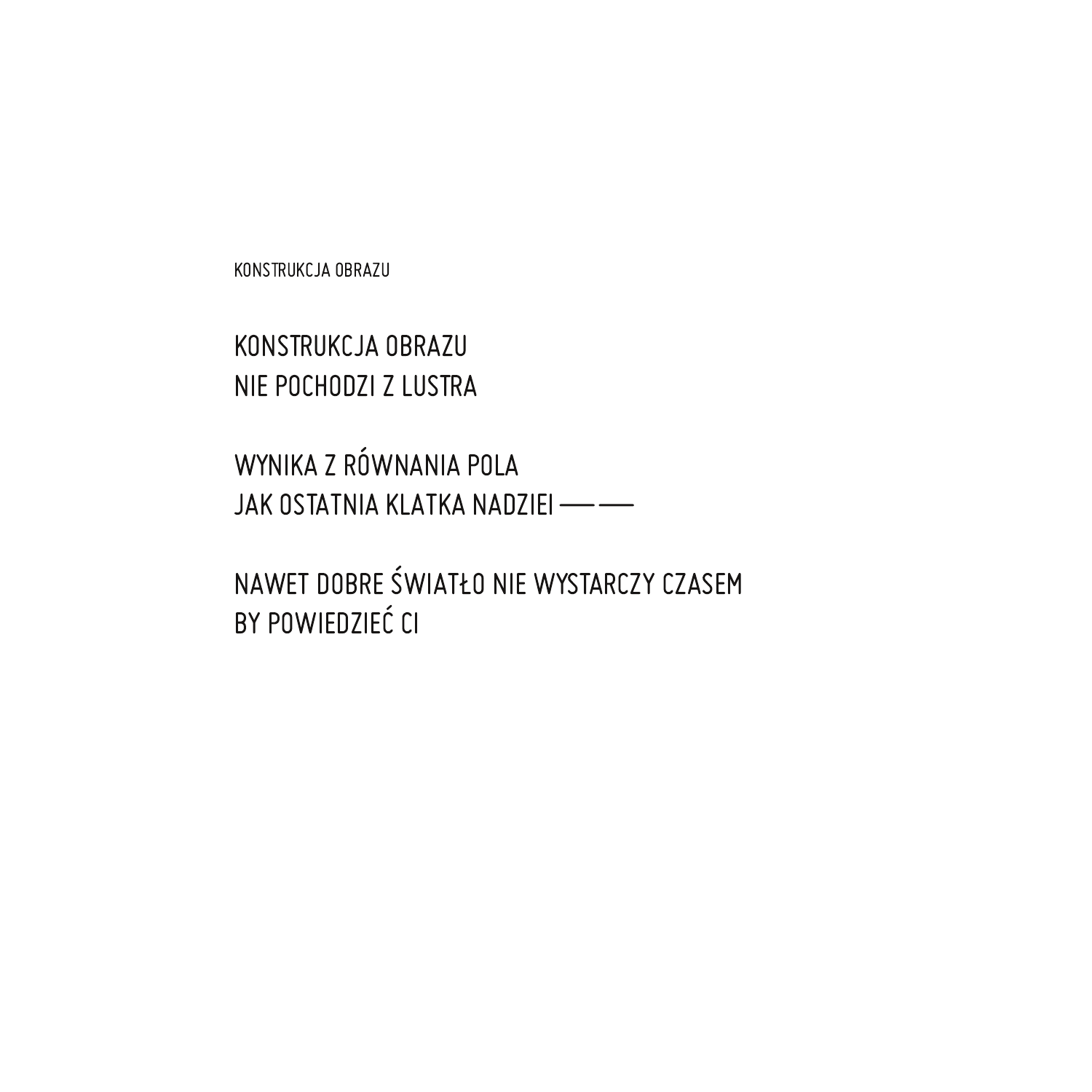**CISZA** JEST PODMIOTEM SŁOWA

**DESZCZ** JEST SZEPTEM ODDECHU W OBLICZU CISZY

UBIERZ SIĘ CIEPŁO JEST DZIEWIĘĆ I CZTERY STOPNIA CELSJUSZA POŁUDNIOWO-WSCHODNI WIATR ZAPOWIADALI DESZCZ --

AIKO II

AIKO MÓWI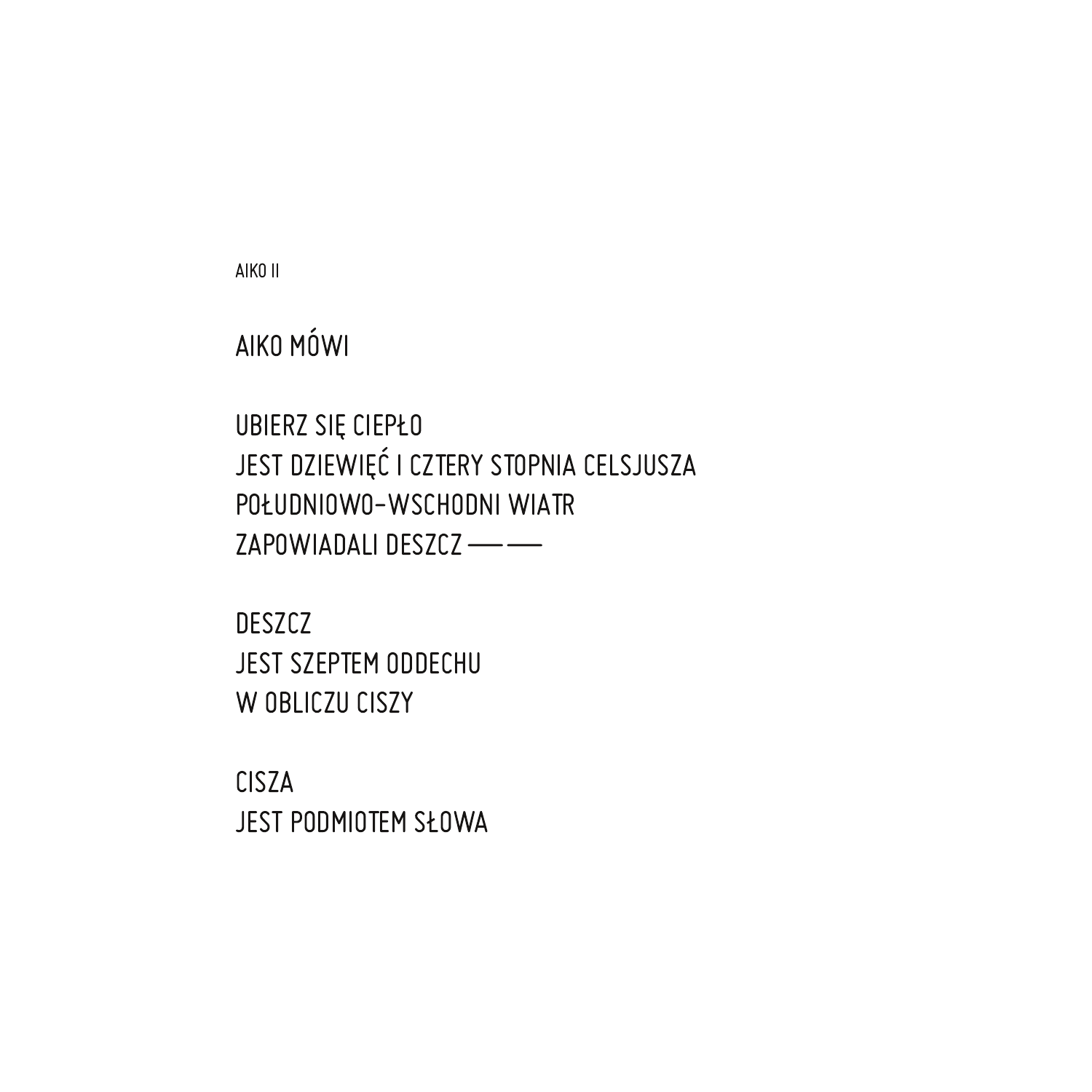ŁÓDŹ FABRYCZNA

PRZECIEŻ ZACZEKAM W POŚPIECHU WIĘC PRZYJDŹ-

DWORCOWY ZEGAR ODLICZY MILCZENIE

I KROMKĘ CHLEBA ZMĘCZONĄ W KIESZENI **I ŁAWKI ICH PUSTE**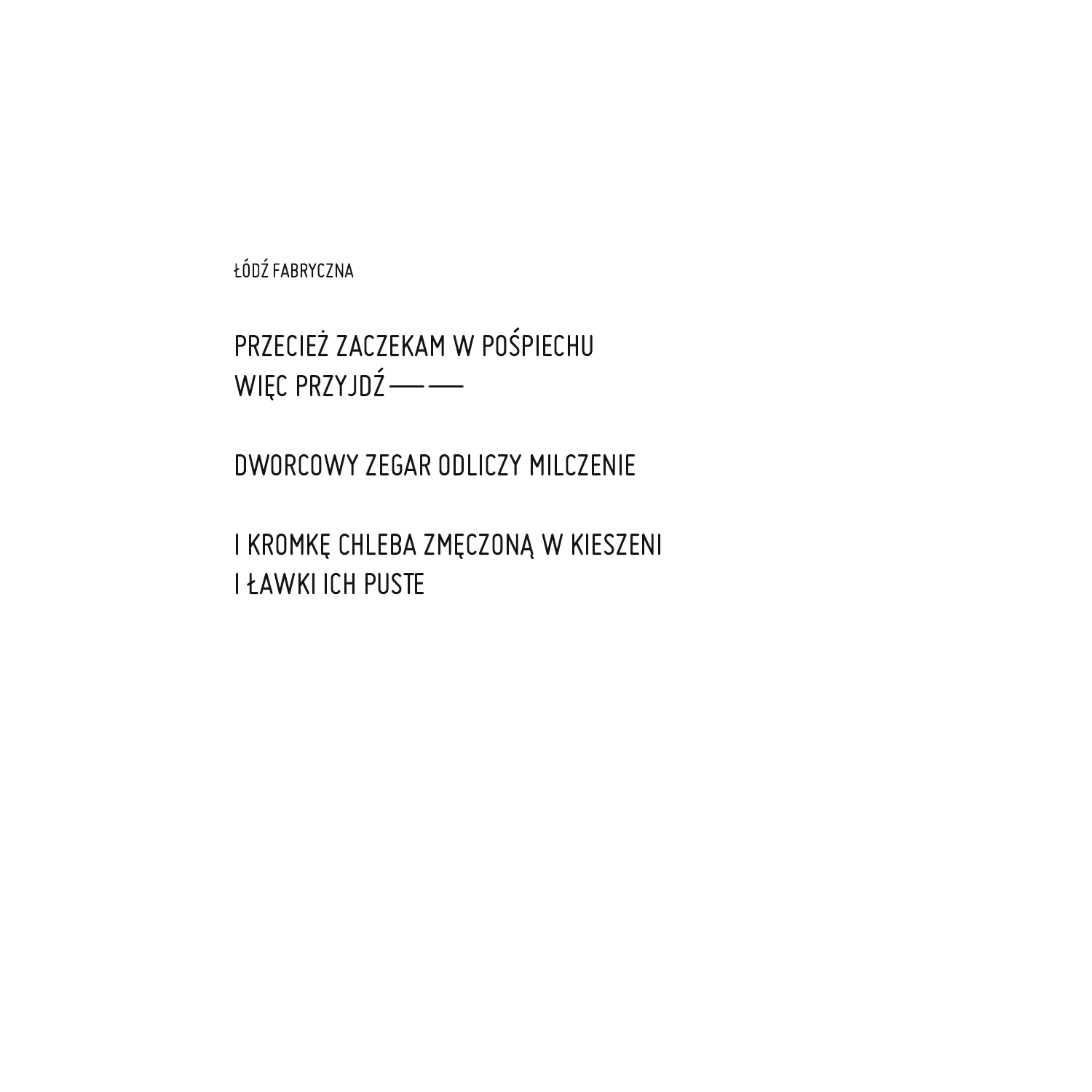24X36

 $* \mathbb{R} *$ 

I MINUTA WAŻNIEJSZA NIŻ - -

KIEDY SPOJRZENIEM STÓP NAZYWASZ ZIEMIĘ KIEDY PORZĄDKIEM CYFR ODDZIELASZ ŚWIATŁO

I ŚLAD SWÓJ ZOSTAWIASZ NA MOJEJ TWARZY I Z ULGĄ ZASYPIASZ

**GDY WRACAM**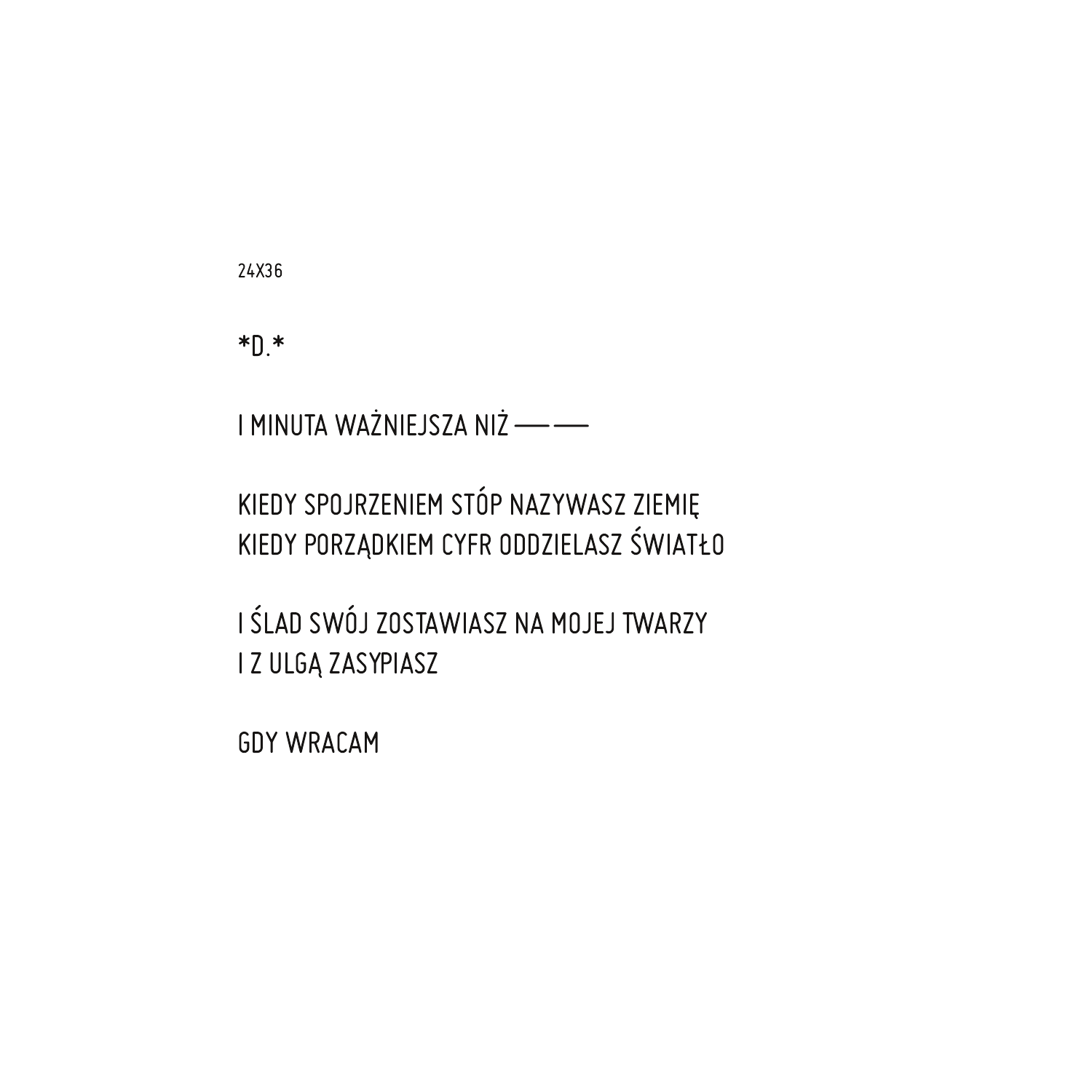**DWA** 

 $T'$  $TY$  —

WEZMĘ ZE SOBĄ KLUCZE WYPIJĘ KAWĘ W POCIĄGU

PERON NASZYCH UST SZEPT OCZU

POWIEDZMY, ŻE DWA

**CIEPŁO**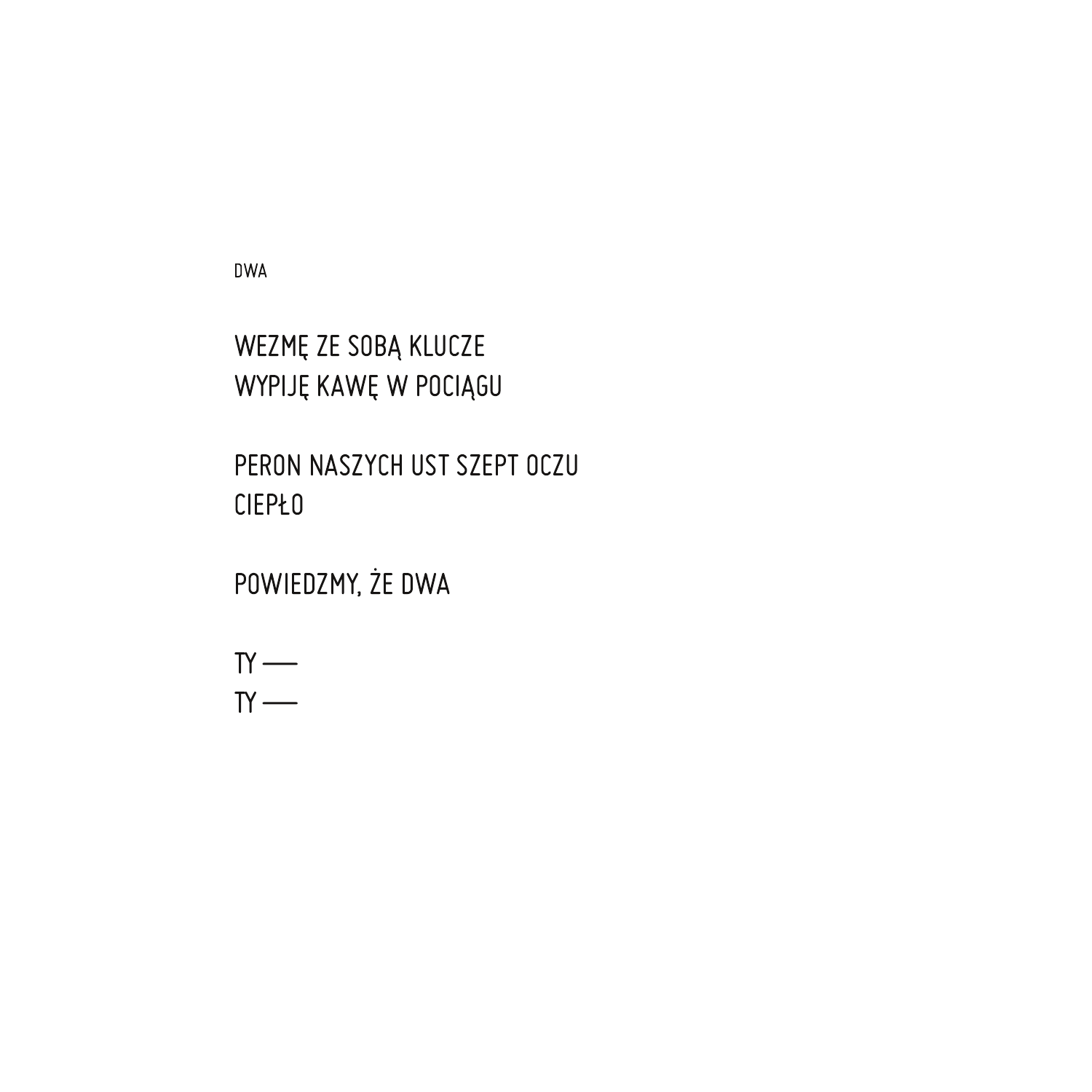WTEDY USIĄDZIESZ OBOK

CISZA ZMYJE LITERY CISZA ZGADNIE LITERY

NIE ZOSTANIE NAM WIECZÓR  $WIEC CHCIEJ$  — —

 $\mathsf A$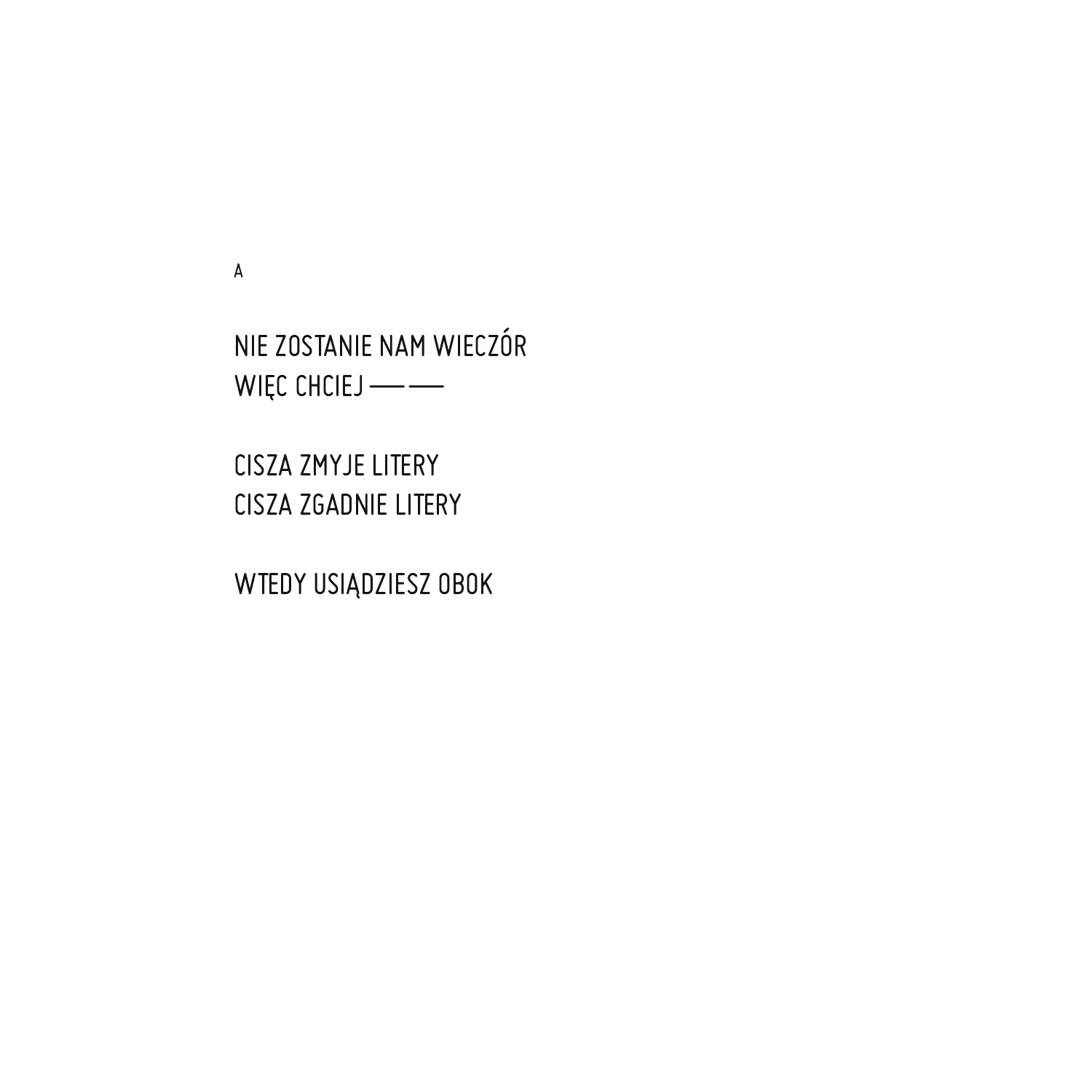EP

CZEKAJĄ NAS JESZCZE ZATARTE SPOJRZENIA - -

PUSTA DWÓJKA UCIECZKI PRZECHODNIÓW I BILET ZGNIECIONY PRZYSTANEK ZA WCZEŚNIE

I W DŁONI ODDECH

O WSCHODZIE METRA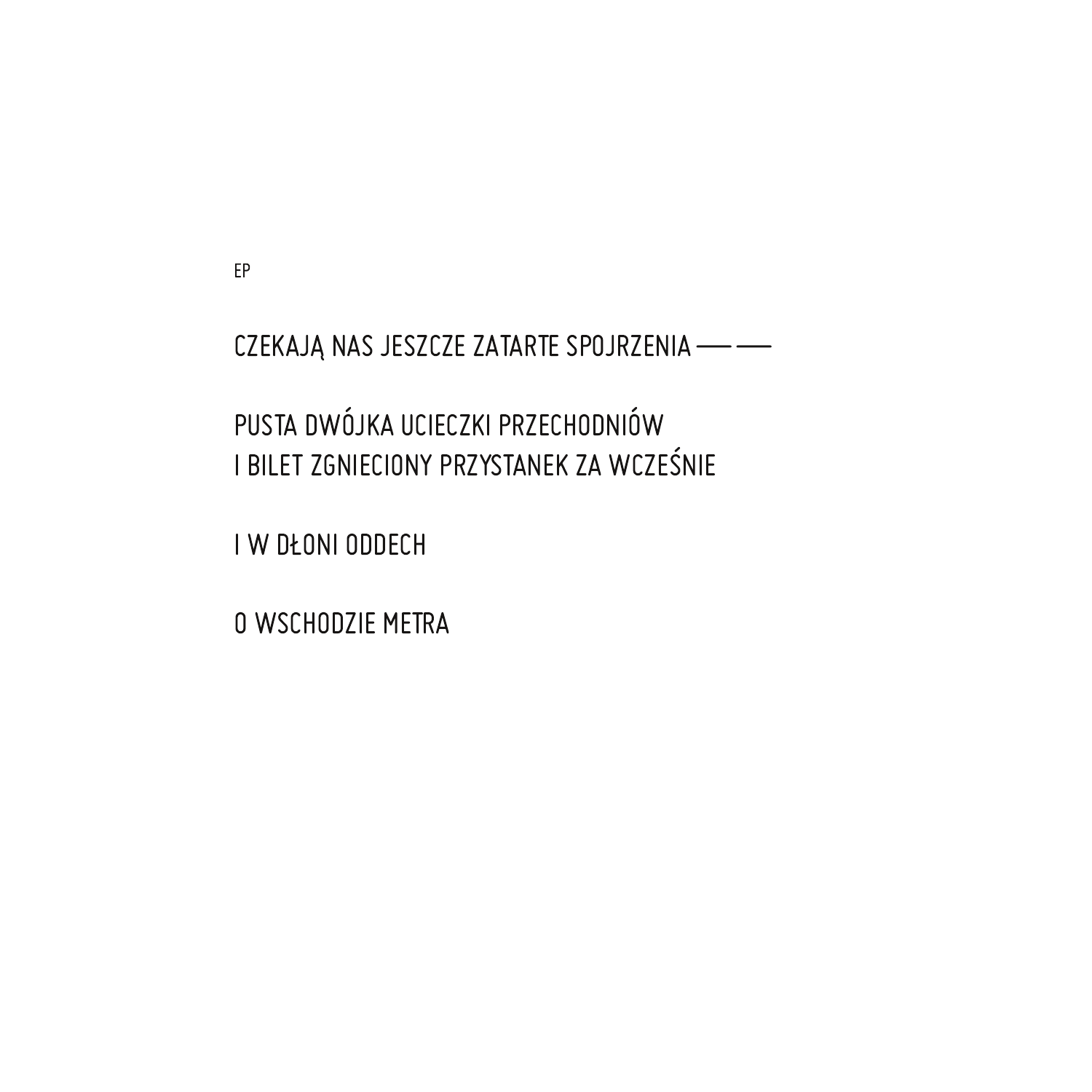27

ZDRADZIŁA NAS MECHANIKA SŁÓW ZDRADZIŁA NAS ARCHITEKTURA ZDAŃ

I ROZMAWIAMY JUŻ TYLKO W CISZY POMIĘDZY --